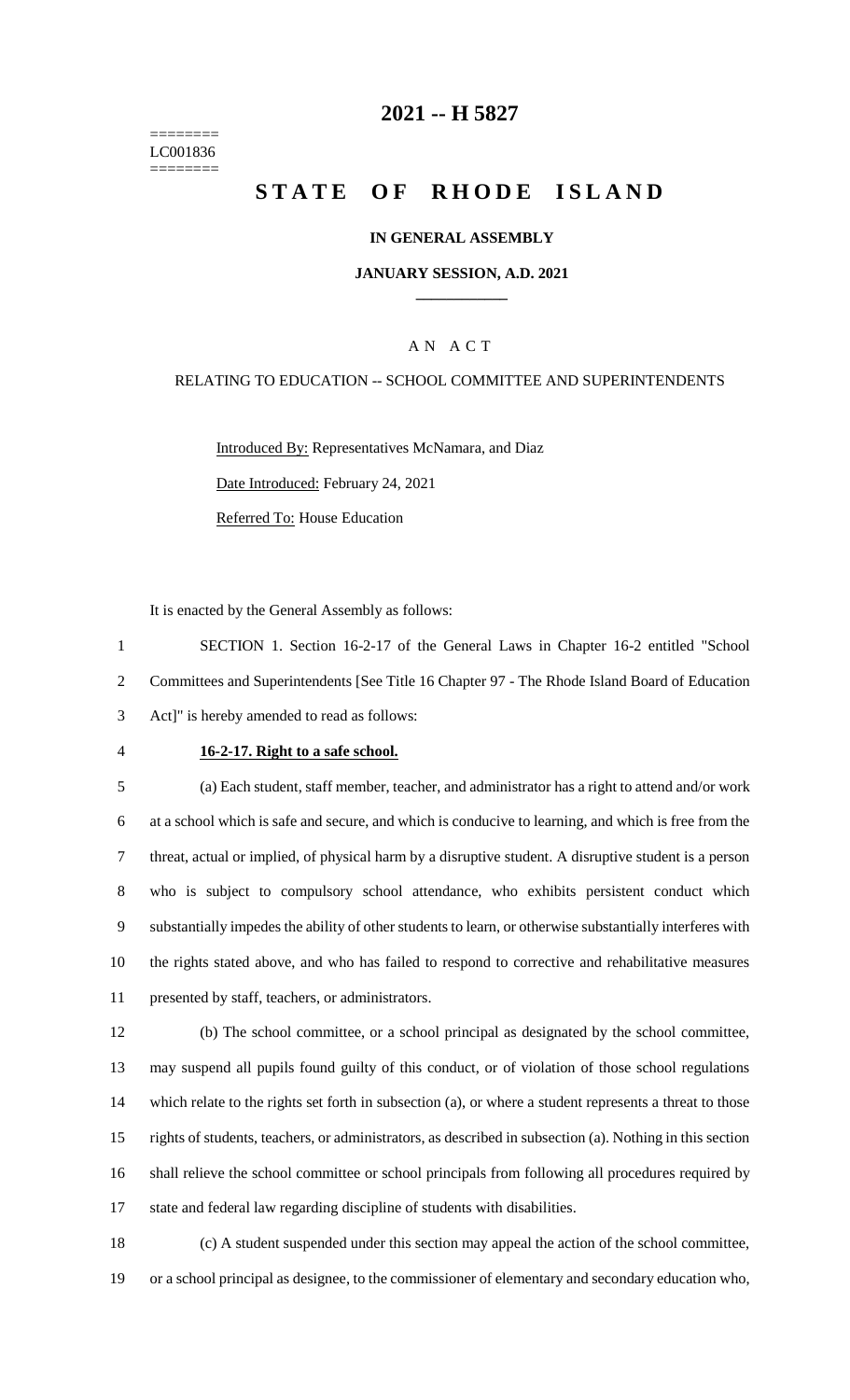after notice to the parties interested of the time and place of hearing, shall examine and decide the appeal without cost to the parties involved. Any decision of the commissioner in these matters shall be subject to appeal by the student to the board of regents for elementary and secondary education and any decision of the board of regents may be appealed by the student to the family court for the county in which the school is located as provided in § 42-35-15.

 (d) All school superintendents, or their designees, shall review annually, the discipline data for their school district, collected in accordance with the specifications set forth in § 16-60-4(21), to determine whether the discipline imposed has a disproportionate impact on students based on race, ethnicity, or disability status and to appropriately respond to any such disparity. In addition to the data submitted, if a disparity exists, the school district shall submit a report to the council on elementary and secondary education describing the conduct of the student, the frequency of the conduct, prior disciplinary actions for the conduct, any other relevant information and corrective actions to address the disparity, after consultation with representatives of the faculty has been taken to address the disparity. The reports shall be deemed to be public records for purposes of title 38.

15 (e) The Rhode Island department of education, in coordination with the Rhode Island office 16 of the attorney general, shall annually collect, report, and publish on its website, data on the number 17 of school resource officers in each school district, the use of force against students; arrests of 18 students and reasons for arrest; student referrals to law enforcement and reasons for referral; student 19 referrals to court or court service units; and other disciplinary actions by school resource officers 20 involving students. Such data shall be published in a manner that protects the identities of students 21 and be designated by student age, grade, race, ethnicity, gender, language status, and disability, if 22 such data is available.

23 SECTION 2. This act shall take effect upon passage.

======== LC001836 ========